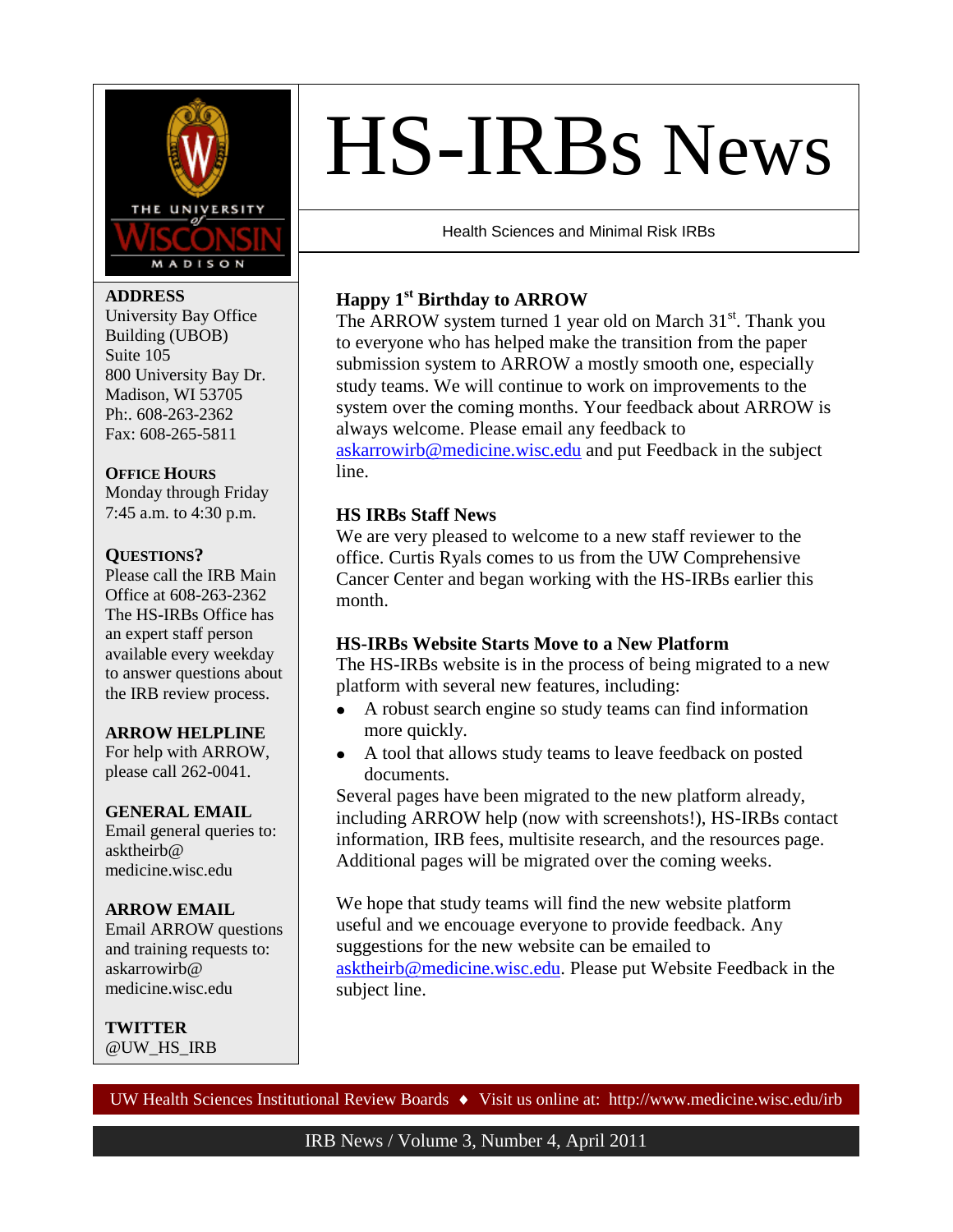# **Need Help with ARROW?**

ARROW consultations are now available by appointment only at the HS-IRBs office in the University Bay Office Building (free 2 hour parking is available). If you would like in-person assistance with ARROW or an individual quick-start session, please email your request to [askarrowirb@medicine.wisc.edu.](mailto:askarrowirb@medicine.wisc.edu) When emailing your request, please put ARROW consultation or small group demonstration in the subject line.

# **Reminder: New Personnel Change Guidance**

The Health Sciences IRBs has posted new guidance regarding [personnel changes,](http://www.grad.wisc.edu/research/hrpp/hsirbs/documents/Personnelchangeguidelines03152011.pdf) including changes to Principal Investigator (PI), on the Policies & Guidance page on its website. This guidance became effective March 21, 2011.

# **ARROW Scheduled Outages**

To allow for maintenance and upgrades, ARROW has regulary scheduled outages on Mondays through Saturdays from 3AM to 6AM and on Sunday from 12AM to 7AM. Please do not plan on working with ARROW during these times. Outages other than those regulary scheduled are posted on the ARROW homepage (arrow.wisc.edu).

# **New: VA Research Web Page**

The HS-IRBs website has a [new VA Research page.](http://www.grad.wisc.edu/research/hrpp/hsirbs/VAResearch.html) This webpage provides information for research teams who conduct studies that fall under Madison VA purview, including several important updated VA documents. The page includes:

- Contact information for key research personnel at the Madison VA, including the VA Research Office, VA HIPAA Privacy Officer, and VA Research Compliance Officer
- A description of what research falls under Madison VA purview and thus requires Madison VA Research and Development Committee review.
- A revised VA consent form template, which reflects changes to the compensation for injury, who to contact with questions, and the final/signature page
- Updated consent form guidance
- VA template HIPAA form
- A checklist that details the regulations applied to VA research, which research teams can use to proactively address issues in their IRB applications
- A flow chart that shows the steps for VA R&D Committee and IRB approval for nonexempt research studies that fall under Madison VA purview
- Guidance on flagging participant records in the VA Computerized Patient Record System (CPRS), one of the requirements for VA research

# **Reminder: New Flow Chart for IRB Requirements for Studies Involving External Personnel or Sites**

[A new flow chart](http://www.grad.wisc.edu/research/hrpp/hsirbs/documents/IRBoversightJanuary2011.pdf) describing IRB requirements for studies that involve either personnel or sites external to the UW-Madison/UWHC/Madison has been posted to the multisite research page of the HS-IRBs website. The chart outlines when IRB approval and letters of support are required as well as when an IRB authorization agreement (IAA) or independent investigator (IIA) agreement might be needed.